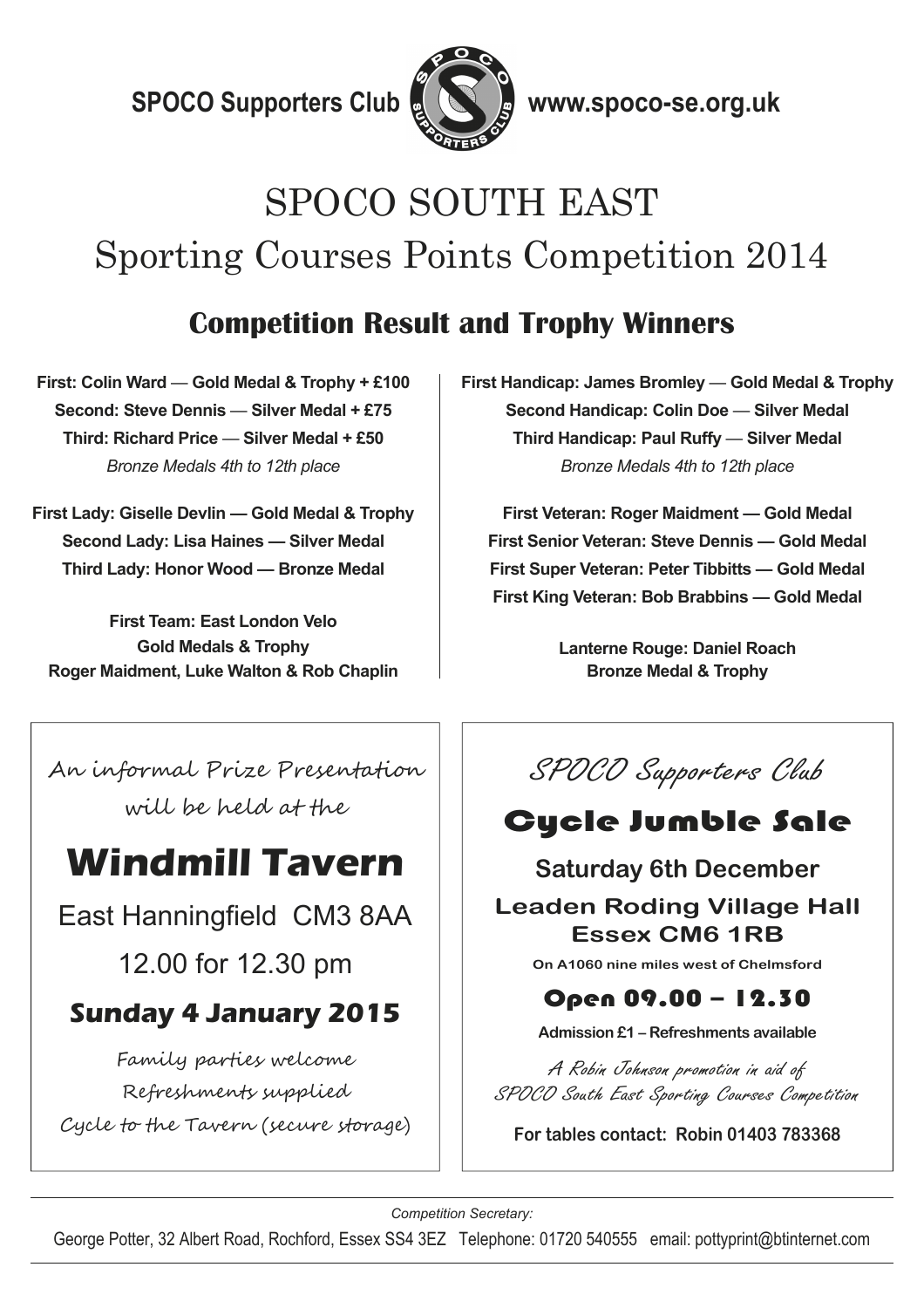#### **Points Competition 2014**

| Pos.            | <b>Name</b>                    | Club                        | <b>Status</b> | Group 1          |       | Group 2         |     | Group 3 |                   | <b>Total</b> |
|-----------------|--------------------------------|-----------------------------|---------------|------------------|-------|-----------------|-----|---------|-------------------|--------------|
| $\mathbf{1}$    | Colin Ward                     | <b>Essex Roads CC</b>       | Sen           | 120              | 120   | 120             | 120 | 120     | 119               | 719          |
| 2               | <b>Steve Dennis</b>            | <b>East Grinstead CC</b>    | SenVet        | 119              | 117   | 120             | 120 | 120     | 120               | 716          |
| 3               | <b>Richard Price</b>           | London Phoenix              | Sen           | 119              | 118   | 119             | 119 | 117     | 118               | 710          |
| 4               | Roger Maidment                 | East London Velo            | Vet           | 120              | 118   | 119             | 116 | 117     | 119               | 709          |
| 5               | Andrew Leggett                 | Stowmarket & District CC    | Vet           | 117              | 117   | 118             | 119 | 116     | 120               | 707          |
| 6               | Luke Walton                    | East London Velo            | Sen           | 118              | 115   | 118             | 116 | 118     | 119               | 704          |
| 7               | <b>Gray Turnock</b>            | <b>Finsbury Park CC</b>     | Vet           | 119              | 116   | 116             | 117 | 116     | 118               | 702          |
| 8               | <b>Niall Digby</b>             | La Fuga-Sigma Sport         | Vet           | 116              | 119   | 115             | 115 | 114     | 115               | 694          |
| 9               | Rob Chaplin                    | East London Velo            | Vet           | 117              | 112   | 112             | 114 | 113     | 118               | 686          |
| 10              | <b>Edward Renwick</b>          | Oxford City Road Club       | Sen           | 114              | 112   | 113             | 118 | 110     | 114               | 681          |
| 11              | <b>Philip Murrell</b>          | <b>Finsbury Park CC</b>     | Vet           | 113              | 116   | 107             | 113 | 115     | 115               | 679          |
| 12              | <b>Nick White</b>              | East London Velo            | Vet           | 114              | 110.5 | 115             | 113 | 112     | 113               | 677.5        |
| $\overline{13}$ | <b>Adrian Manley</b>           | <b>Colchester Rovers CC</b> | SenVet        | $\overline{113}$ | 110.5 | $\frac{1}{112}$ | 114 | 109     | $\frac{111}{111}$ | 669.5        |
| 14              | <b>Peter Tibbitts</b>          | Ford CC                     | SupVet        | 110.5            | 113   | 110             | 107 | 111     | 105               | 656.5        |
| 15              | Paul Ruffy                     | <b>Essex Roads CC</b>       | Sen           | 113              | 108   | 104             | 112 | 99      | 110               | 646          |
| 16              | <b>Andrew Shaw</b>             | <b>Essex Roads CC</b>       | <b>SenVet</b> | 110              | 99    | 108             | 107 | 112     | 108               | 644          |
| 17              | lan Short                      | <b>API-Metrow</b>           | Vet           | 114              | 110   | 107             | 115 | 98      | 99                | 643          |
| 18              | <b>Jim Reed</b>                | <b>Colchester Rovers CC</b> | SupVet        | 101              | 108   | 108             | 111 | 108     | 107               | 643          |
| 19              | David Martin                   | <b>Becontree Wheelers</b>   | SenVet        | 108.5            | 105.5 | 107             | 107 | 108     | 104               | 640          |
| 20              | <b>Tim Wood</b>                | Chelmer CC                  | SenVet        | 116              | 100   | 112             | 111 | 95      | 101               | 635          |
|                 |                                |                             |               |                  |       |                 |     |         |                   |              |
| 21              | lan Bibby                      | <b>Finsbury Park CC</b>     | SenVet        | 109              | 97    | 95              | 111 | 110     | 111               | 633          |
| 22              | <b>Robert Royston</b>          | Sydenham Wheelers           | SenVet        | 110.5            | 112   | 101             | 103 | 101     | 103               | 630.5        |
| 23              | Marc Robinson                  | <b>Essex Roads CC</b>       | <b>SenVet</b> | 110              | 95    | 107             | 109 | 96      | 110               | 627          |
| 24              | Dominic Bray                   | Finsbury Park CC            | Vet           | 101              | 104   | 108             | 106 | 101     | 107               | 627          |
| 25              | <b>Graham Hurrell</b>          | <b>Basildon CC</b>          | SenVet        | 111              | 107   | 106             | 105 | 94      | 97                | 620          |
| 26              | David Churchill                | <b>Bigfoot CC</b>           | SenVet        | 101              | 104   | 101             | 111 | 95      | 104               | 616          |
| 27              | John Iszatt                    | <b>Team Vision Racing</b>   | SenVet        | 107              | 104   | 109             | 108 | 87      | 96                | 611          |
| 28              | Ian Damant                     | <b>Becontree Wheelers</b>   | SenVet        | 109              | 101   | 104             | 100 | 103     | 94                | 611          |
| 29              | Robert Wood                    | Colchester Rovers CC        | Vet           | 94               | 96    | 106             | 103 | 103     | 103               | 605          |
| 30              | <b>Owen Wilkins</b>            | London Phoenix              | Vet           | 103              | 89    | 88              | 103 | 104     | 112               | 599          |
| 31              | Colin Doe                      | Ford CC                     | <b>SenVet</b> | 101              | 100   | 99              | 101 | 91      | 104               | 596          |
| 32              | <b>Neal Marrin</b>             | <b>Finsbury Park CC</b>     | Vet           | 92               | 94    | 97              | 102 | 89      | 101               | 575          |
| 33              | <b>Andrew Turnock</b>          | <b>Finsbury Park CC</b>     | Vet           | 91               | 87    | 82              | 110 | 89      | 111               | 570          |
| 34              | <b>Keith Dalton</b>            | Ford CC                     | SenVet        | 98               | 96    | 98              | 92  | 90      | 96                | 570          |
| 35              | Peter Bullen                   | <b>Finsbury Park CC</b>     | <b>SupVet</b> | 103              | 70    | 98              | 99  | 102     | 93                | 565          |
| 36              | James Bromley                  | <b>Becontree Wheelers</b>   | SenVet        | 100              | 94    | 89              | 93  | 95      | 89                | 560          |
| 37              | Robin Johnson                  | <b>Brighton Mitre CC</b>    | SupVet        | 98               | 93    | 92              | 86  | 94      | 89                | 552          |
| 38              | Giselle Devlin                 | <b>Essex Roads CC</b>       | LadyVet       | 104              | 82    | 74              | 100 | 82      | 101               | 543          |
| 39              | <b>Bob Brabbins</b>            | Victoria CC                 | KingVet       | 97               | 90    | 86              | 84  | 96      | 90                | 543          |
| 40              | Mark Alsop                     | Maldon & District CC        | Vet           | 100              | 99    | 85              | 87  | 76      | 92                | 539          |
| 41              | Dan Carter                     | <b>Essex Roads CC</b>       | Vet           | 94               | 81    | 105             | 98  | 70      | 85                | 533          |
| 42              | <b>Tony Sheppard</b>           | <b>Colchester Rovers CC</b> | SenVet        | 94               | 78    | 96              | 93  | 78      | 93                | 532          |
| 43              | Colin White                    | <b>Colchester Rovers CC</b> | KingVet       | 92               | 90    | 87              | 83  | 93      | 86                | 531          |
| 44              | Kevin Darragh                  | Maldon & District CC        | Vet           | 107              | 87    | 83              | 101 | 66      | 84                | 528          |
| 45              | Lisa Haines                    | Maldon & District CC        | Lady          | 90               | 95    | 94              | 99  | 64      | 80                | 522          |
| 46              | Kevin Orrin                    | Chelmer CC                  | SenVet        | 99               | 93    | 73              | 80  | 79      | 95                | 519          |
| 47              | Will Weichhart                 | <b>Becontree Wheelers</b>   | Vet           | 99               | 70    | 81              | 97  | 65      | 100               | 512          |
| 48              | Honor Wood                     | Maldon & District CC        | SenLadyVet    | 68               | 76    | 86              | 91  | 76      | 98                | 495          |
| 49              | Jonathan Hemming Addiscombe CC |                             | Vet           | 79.5             | 84    | 75              | 76  | 77      | 87                | 478.5        |
| 50              | Daniel Roach                   | <b>Becontree Wheelers</b>   | Vet           | 82               | 60    | 64              | 69  | 57      | 91                | 423          |

#### **Handicap Competition 2014**

| Pos.           | Name                           | Club                        | <b>Status</b>  | H'cap      | <b>Points</b> | <b>Total</b> |
|----------------|--------------------------------|-----------------------------|----------------|------------|---------------|--------------|
| 1              | James Bromley                  | <b>Becontree Wheelers</b>   | SenVet         | 268        | 560           | 828          |
| 2              | Colin Doe                      | Ford CC                     | SenVet         | 162        | 596           | 758          |
| 3              | Paul Ruffy                     | Essex Roads CC              | Sen            | 107.5      | 646           | 753.5        |
| $\overline{4}$ | Colin White                    | <b>Colchester Rovers CC</b> | <b>KingVet</b> | 215        | 531           | 746          |
| 5              | Marc Robinson                  | <b>Essex Roads CC</b>       | SenVet         | 100.5      | 627           | 727.5        |
| 6              | Colin Ward                     | Essex Roads CC              | Sen            | 7          | 719           | 726          |
| $\overline{7}$ | Tony Sheppard                  | <b>Colchester Rovers CC</b> | SenVet         | 193        | 532           | 725          |
| 8              | lan Damant                     | <b>Becontree Wheelers</b>   | SenVet         | 112        | 611           | 723          |
| 9              | Kevin Orrin                    | Chelmer CC                  | SenVet         | 203        | 519           | 722          |
| $=10$          | Roger Maidment                 | East London Velo            | Vet            | 9          | 709           | 718          |
| $=10$          | Andrew Leggett                 | Stowmarket & District CC    | Vet            | 11         | 707           | 718          |
| 12             | Lisa Haines                    | Maldon & District CC        | Lady           | 195        | 522           | 717          |
| $=13$          | <b>Steve Dennis</b>            | East Grinstead CC           | SenVet         | <b>SCR</b> | 716           | 716          |
| $=13$          | <b>Keith Dalton</b>            | Ford CC                     | SenVet         | 146        | 570           | 716          |
| 15             | Mark Alsop                     | Maldon & District CC        | Vet            | 176        | 539           | 715          |
| 16             | Rob Chaplin                    | East London Velo            | Vet            | 27         | 686           | 713          |
| 17             | Andrew Shaw                    | Essex Roads CC              | SenVet         | 67         | 644           | 711          |
| 18             | <b>Adrian Manley</b>           | <b>Colchester Rovers CC</b> | SenVet         | 41         | 669.5         | 710.5        |
| 19             | Robin Johnson                  | <b>Brighton Mitre CC</b>    | SupVet         | 158        | 552           | 710          |
| 20             | <b>Graham Hurrell</b>          | Basildon CC                 | SenVet         | 89         | 620           | 709          |
| 21             | Niall Digby                    | La Fuga-Sigma Sport         | Vet            | 14         | 694           | 708          |
| 22             | <b>Edward Renwick</b>          | Oxford City Road Club       | Sen            | 23         | 681           | 704          |
| 23             | John Iszatt                    | <b>Team Vision Racing</b>   | SenVet         | 87         | 611           | 698          |
| 24             | Kevin Darragh                  | Maldon & District CC        | Vet            | 157        | 528           | 685          |
| 25             | <b>Robert Royston</b>          | Sydenham Wheelers           | SenVet         | 50         | 630.5         | 680.5        |
| 26             | <b>Jim Reed</b>                | <b>Colchester Rovers CC</b> | SupVet         | 33         | 643           | 676          |
| 27             | lan Bibby                      | Finsbury Park CC            | SenVet         | 38.5       | 633           | 671.5        |
| 28             | Neal Marrin                    | Finsbury Park CC            | Vet            | 93         | 575           | 668          |
| 29             | Jonathan Hemming Addiscombe CC |                             | Vet            | 111        | 478.5         | 589.5        |

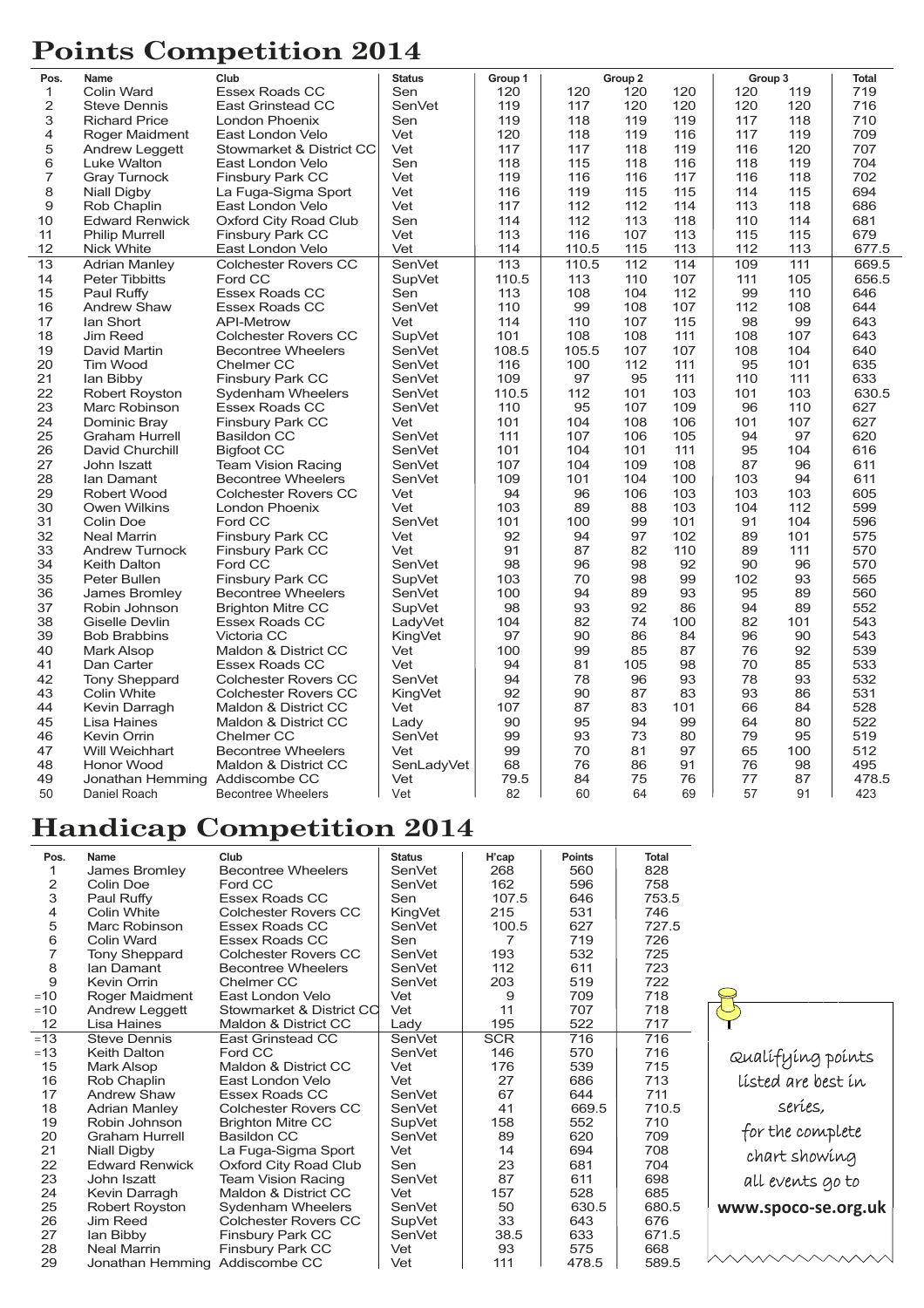#### **Non-qualifiers** (in club order)

| <b>Name</b>            | Club                        | <b>Status</b> | H'cap | Group 1 |      | Group 2 |     | Group 3 |     |
|------------------------|-----------------------------|---------------|-------|---------|------|---------|-----|---------|-----|
| <b>Gary Tyrrell</b>    | <b>Becontree Wheelers</b>   | SenVet        |       | 77      | 63   | 62      | 80  | 99      |     |
| Alex Eason             | Chelmer CC                  | Vet           | 66    | 114     | 111  |         |     | 109     |     |
| Simon Ginger           | Chelmer CC                  | Vet           | 59    | 105     | 94   | 92      |     |         |     |
| <b>Richard Mellor</b>  | Chelmer CC                  | Vet           | 71    |         | 100  |         |     | 99      | 109 |
| Ann Shuttleworth       | Chelmer <sub>CC</sub>       | LadyVet       | 167   | 91      | 92   |         |     | 73      | 98  |
| Sam Wightman           | Chelmer CC                  | Sen           | 106   | 112     | 95.5 | 106     |     | 106     | 101 |
| Cathy Wood             | Chelmer CC                  | LadyVet       |       | 79      | 78   |         |     | 69      | 83  |
| Dean Lubin             | Ciclos Uno                  | Vet           | 6     | 116     |      |         |     |         |     |
| <b>Bill Collins</b>    | <b>Colchester Rovers CC</b> | SenVet        | 171   |         | 84   | 73      |     |         |     |
| Paul Dewberry          | <b>Colchester Rovers CC</b> | Vet           | 83    | 96      |      |         |     | 79      |     |
| Phil Jarvis            | <b>Colchester Rovers CC</b> | Vet           | 61    |         |      |         |     | 102     | 100 |
| Mark Lloyd             | <b>Colchester Rovers CC</b> | Vet           | 73    | 106     |      |         |     | 96      |     |
| Peter Newell           | <b>Colchester Rovers CC</b> | SenVet        |       |         | 86   | 86      |     | 85      |     |
| Debra Peck             | <b>Colchester Rovers CC</b> | LadyVet       |       |         | 69   |         |     |         |     |
| Nick Webber            | <b>Colchester Rovers CC</b> | SenVet        | 39.5  |         | 102  | 110     | 104 | 105     | 114 |
| Dave Bamford           | East London Velo            | Sen           | 80    | 115     | 117  | 106     | 111 |         |     |
| Gavin Bell             | East London Velo            | Vet           |       |         |      |         |     |         |     |
| Anna Grundy            | East London Velo            | Lady          | 122   |         |      |         |     |         |     |
| <b>Matthew Heath</b>   | East London Velo            | Sen           |       |         |      |         |     |         |     |
| <b>Chris Herring</b>   | East London Velo            | Sen           |       |         |      |         |     |         |     |
| <b>Peter Morters</b>   | East London Velo            | Sen           |       |         | 79   | 74      |     |         |     |
| Jack Steven            | East London Velo            | Sen           |       |         | 118  | 117     | 115 | 115     | 117 |
| <b>Bob Stapley</b>     | Epsom CC                    | KingVet       | 147   |         |      |         |     |         |     |
| Matt Haigh             | Essex Roads CC              | SenVet        | 67.5  |         | 97   | 109     | 102 | 86      |     |
| <b>Andrew Walker</b>   | Essex Roads CC              | Vet           |       | 87      |      |         |     |         |     |
| <b>Colin Wilgress</b>  | Essex Roads CC              | Vet           | 19    | 112     | 112  | 117     |     | 114     | 115 |
| <b>Michael Briars</b>  | Finsbury Park CC            | Sen           |       | 110     | 110  |         |     |         |     |
| <b>Ben Lewis</b>       | Finsbury Park CC            | Vet           |       |         |      |         |     |         |     |
| <b>Caroline Guest</b>  | Ford CC                     | Lady          | 213   | 85      | 101  | 90      | 84  |         |     |
| Michelle Gwynn         | In-Gear QuickVit Trainsharp | Lady          |       |         |      |         |     |         |     |
| <b>Stuart Clark</b>    | Maldon & District CC        | Vet           |       |         | 105  | 80      |     |         |     |
| Colin Edmond           | Maldon & District CC        | SupVet        |       |         |      |         |     |         |     |
| <b>Allman Fowler</b>   | Maldon & District CC        | Vet           | 170   |         | 65   |         |     |         |     |
| Gary Wood              | Maldon & District CC        | Vet           | 124   |         |      |         |     |         |     |
| Sue Wood               | Maldon & District CC        | LadyVet       | 219   |         | 52   | 67      |     |         |     |
| <b>Tristan Davenne</b> | Newbury RC                  | Sen           |       |         | 108  | 114     |     | 103     |     |
| George Wood            | Richardsons-Trek            | Junior        | 31.5  |         | 117  |         |     |         |     |
| Kieth Johnson          | Quick Release CC            | Vet           |       | 61      | 61   |         |     | 59      |     |
| Laurence Bellamy       | Shaftesbury CC              | Vet           |       |         | 83   |         |     |         |     |
| <b>Brian Farrow</b>    | Shaftesbury CC              | SenVet        | 172   |         | 94   |         |     |         |     |
| <b>Mark Steers</b>     | Team Vision Racing          | Vet           | 31    | 117     | 114  |         |     | 109     | 114 |
| Tom Starmer            | VeloSchils Interbike        | Sen           |       | 118     | 113  | 114     | 115 | 111     |     |
| Colin Clarke           | <b>Wolsey Road Club</b>     | SenVet        | 206   | 78      | 62   |         |     |         |     |
|                        |                             |               |       |         |      |         |     |         |     |

*All points listed are best in series, for the complete chart showing events go to* www.spoco-se.org.uk

Congratulations to Colin Ward overall winner for the second year running, and all the category winners right down to Daniel Roach the Lanterne Rouge. A good entry into the competition with fifty qualifiers, this year for the very first time we have awarded cash prizes to the first three in the main competition, this money is from the SPOCO Supporters Club/ Robin Johnson Cycle Jumble Sale fund.

Only one event lost this year, due to major road works, not so bad considering past years when events have be lost due to ice and flooded roads. Minor event changes for 2015, after many years the Eagle 50 changed to a sporting 45 mile and now has been reduced to 35 miles and group 2 counter, another 50 lost.

Once again thanks to all supporters throughout the season, especially the marshals for the mid‐week time trials, who have all been lauded previous years. *GP*

> **RIDERS HAVE BEEN PHOTOGRAPHED DURING THE SEASON** *If you wish to view pictures go to* **http://sheridan.zenfolio.com**